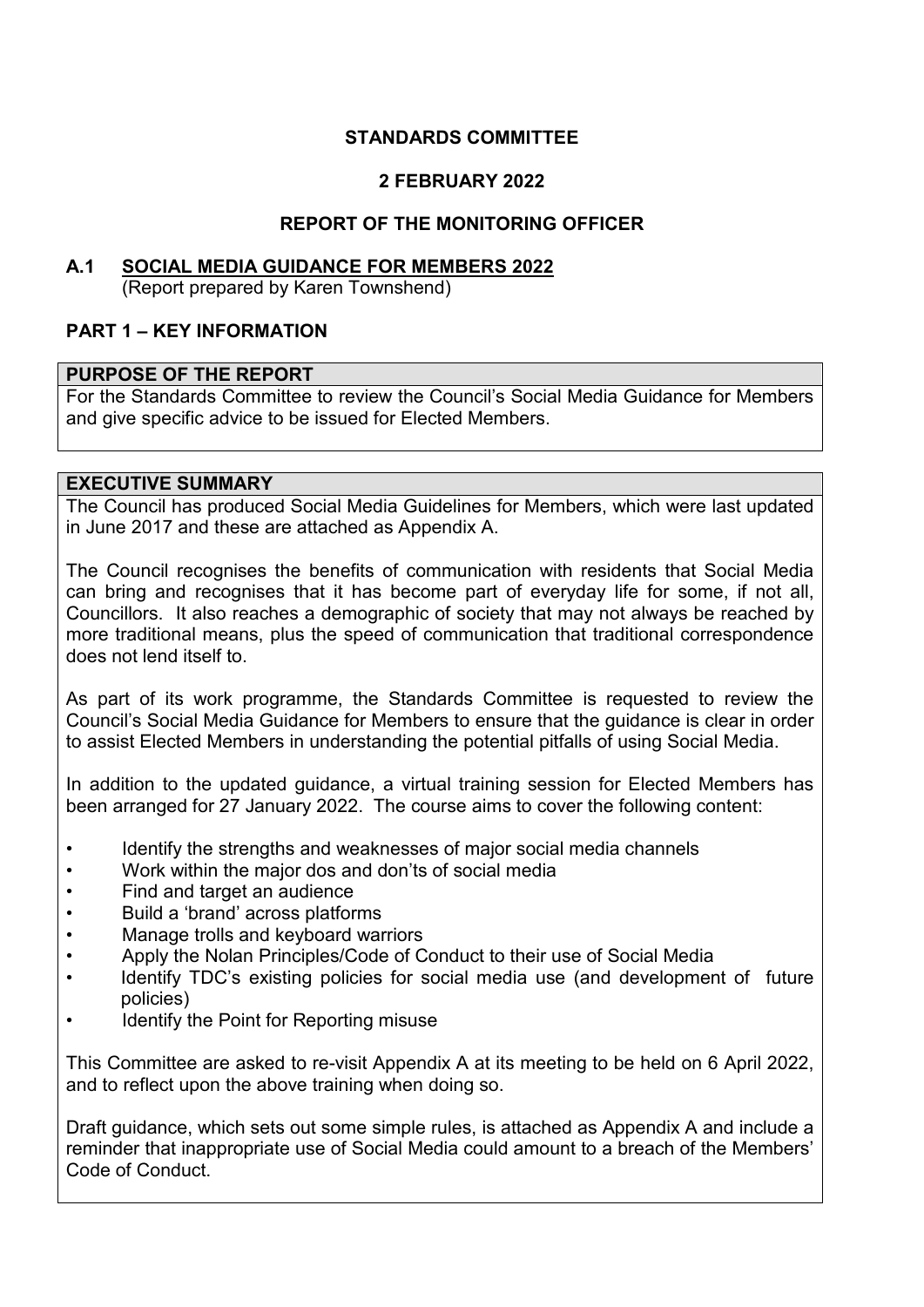#### **RECOMMENDATION(S)**

**That the Standards Committee:** 

- **(a) notes the contents of this report and its Appendix; and**
- **(b) attends the Social Media Use by Councillors virtual training course on 27 January 2022; and**
- **(c) re-visits the Social Media Guidance for Members at its meeting to be held on 6 April 2022.**

## **PART 2 – IMPLICATIONS OF THE DECISION**

#### **BACKGROUND INFORMATION, CODE OF CONDUCT and LEGAL CONSIDERATIONS**

An increasing number of Councillors are utilising Social Media to interact with others and those that they represent. This an efficient and increasingly common means of communication. Social Media is the term for online tools, websites and interactive media that enable users to interact with each other by sharing information, opinions, knowledge and interest. For the purposes of the guidance, the term Social Media covers sites and applications including, but not restricted to:

Social networking sites (Facebook, MySpace, Foursquare, Linked In, Google+, Whatsapp)

Micro-blogging sites (Twitter)

Blogs (including personal blogs as well as comments)

Video and Photo Sharing websites (Flickr, YouTube)

Forums and Discussion Boards (Google Groups, Yahoo! Groups)

These principle may equally apply to any electronic communication addressed to a wider audience.

District Councillors are in a position whereby they may request information from Officers that might not be publically available in addition to being included on information sent out to all Members. Often this is privileged and sometimes sensitive information that is being provided in order that Councillors are aware of local issues to enable them to fulfil their role as a District Councillor. It must be considered how this information is used and Councillors should check before posting any of this information on Social Media. Anything posted on Social Media becomes a publication and will be in the public domain.

With Social Media being an important tool in which Councillors may represent their residents it is important that they do not fall foul of the law or compromise the Members' Code of Conduct.

## **MEMBERS' CODE OF CONDUCT:**

The Code of Conduct applies to Councillors whenever they —

(a) conduct council business, or are present at a meeting, of the Authority; or

(b) act, claim to act or give the impression they are acting in the role of Member to which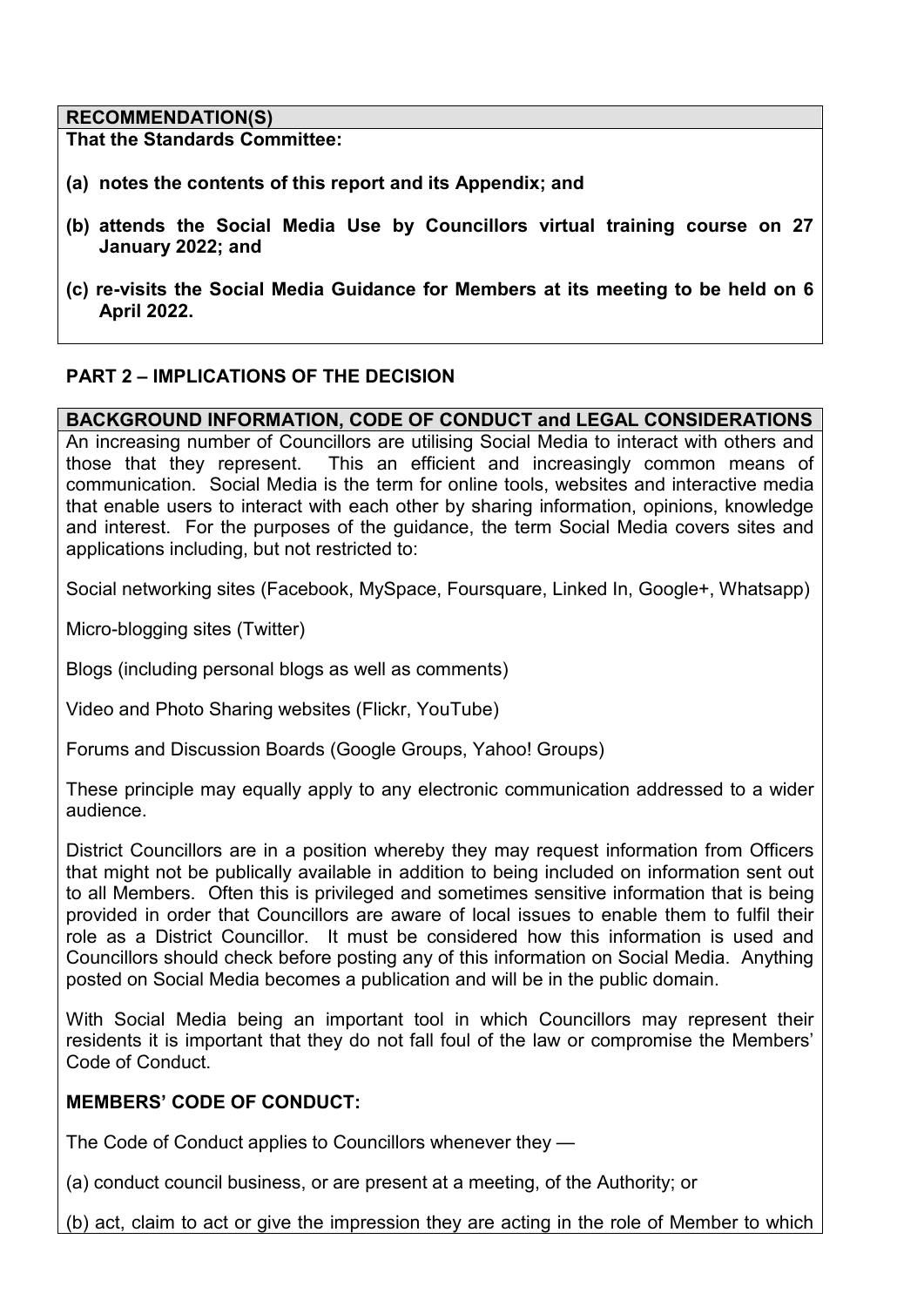they were elected or appointed; or

(c) act, claim to act or give the impression they are acting as a representative of the Authority (including representation on outside bodies).

Also the Code applies if a Councillor conducts themselves in a manner which could reasonably be regarded as bringing their office or that of the Council into disrepute. It is important to understand that Councillors can have 'blurred identities'. This means they may have a Social Media account and comment both as a Councillor and as an individual. For example, they may post a comment about a great night out (personal) and another time explain the District Council's position on pothole repairs (Councillor). It may be clear in the individual Councillor's mind that they are posting in a private capacity or as a Councillor, but it could be less clear to others.

Such blurred identities might have serious implications where a Councillor's views are taken by others as those of the Council, rather than a personal opinion. It's worth Councillors considering making Social Media accounts/profiles clear on the capacity in which they are commenting, and be more confident on what can and cannot be said. Councillors are expected to communicate and comment politically, but in the same way members are required to act in Council meetings or within their communities.

Members should:

- show respect for others do not use social media to be rude or disrespectful
- not disclose confidential information about people or the council
- not bully or intimidate others
- not try to secure a benefit or advantage for themselves or others
- abide by the laws of equality

It is not permissible to use Council resources for personal or political purposes and during the run up to elections, additional guidance will be issued.

#### **LEGAL CONSIDERATIONS**

Whilst there is no additional legal or ethical burden around using Social Media, the usual rules still apply and need to be thought about in this context. In the main, Councillors have the same legal duties online as anyone else, but failure to comply with the law may have more serious consequences. There are additional duties around using websites for electoral campaigning and extra care needs to be taken when writing on Council business, for example Planning or Licensing matters.

• **Libel** - If an untrue statement is published about a person, which is damaging to their reputation they may take a libel action against the Councillor (not the Council). This will also apply if the Councillor allows someone else to publish something libellous on their Social Media, if the Councillor knew about it and didn't take prompt action to remove it. A successful libel claim will result in an award of damages, even if only repeating statements made by others.

• **Copyright** - Placing images or text on Social Media from a copyrighted source (for example extracts from publications or photos) without permission is likely to breach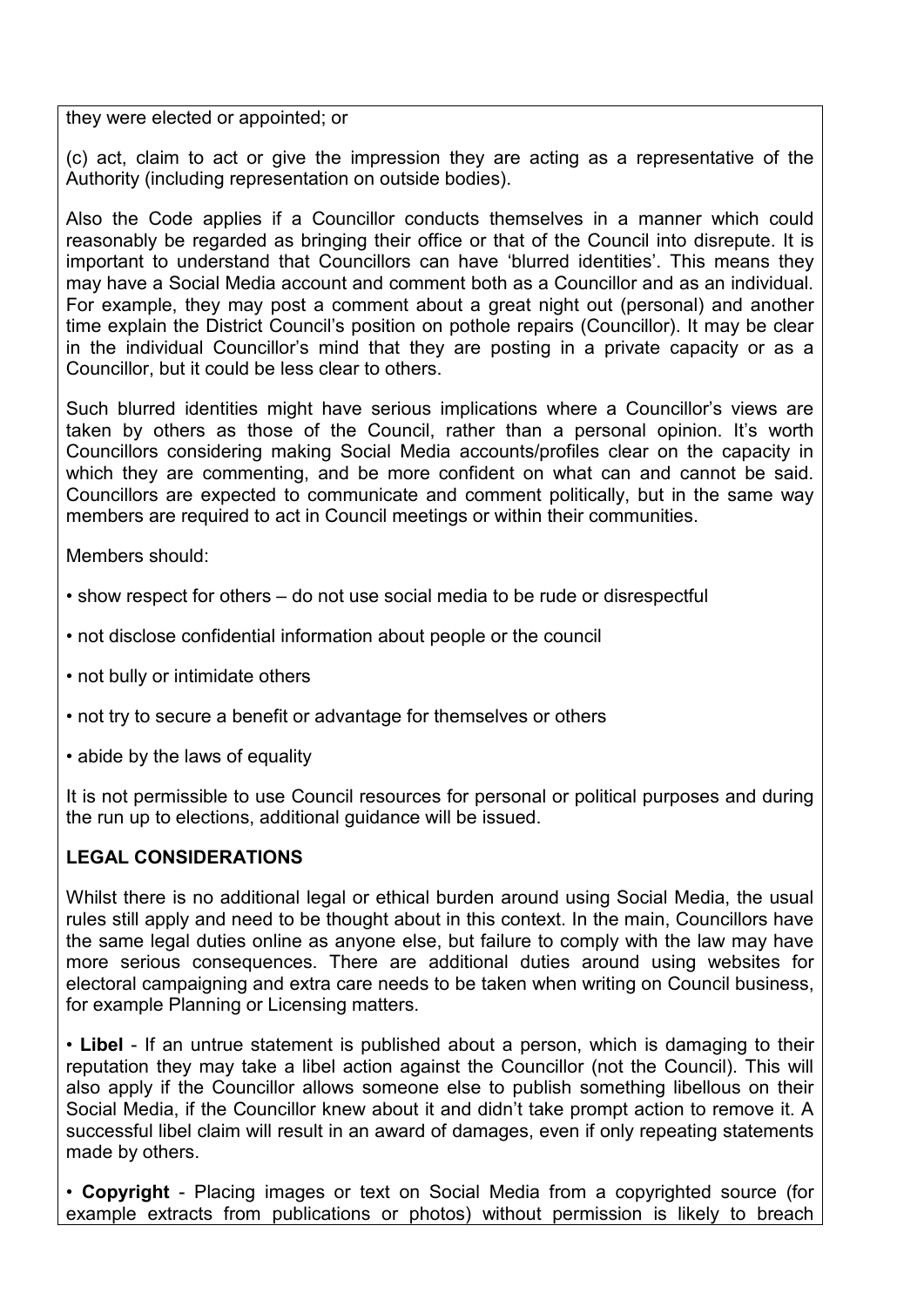copyright. Councillors should avoid publishing anything they are unsure about, or seek permission in advance. Breach of copyright may result in an award of damages.

• **Data Protection** - Avoid publishing the personal or sensitive data of individuals unless express written permission has been obtained in advance.

• **Equality** - Care must be taken in publishing anything that could breach Councillors' duties and responsibilities to have due regard to the principle that there should be equality of opportunity for all people, regardless of their gender, race, disability, sexual orientation, age or religion.

• **Obscene material** - It goes without saying that Councillors should avoid publishing anything on Social Media that people would consider obscene. Publication of obscene material is a criminal offence.

# **FREEDOM OF EXPRESSION**

It is important for the Committee to understand the principles of the right to freedom of expression and its restrictions. Article 10 provides:

"(1) Everyone has the right to freedom of expression. This right shall include freedom to hold opinions and to receive and impart information and ideas without interference by public authority and regardless of frontiers….

(2) The exercise of these freedoms, since it carries with it duties and responsibilities, may be subject to such formalities, conditions, restrictions or penalties as are prescribed by law and are necessary in a democratic society, in the interests of…the protection of the reputation or rights of others …"

It is also important to note the words of **Collins J in Livingstone v The Adjudication Panel for England [2006] EWHC 2533 (Admin) [at para.39]:**

"The burden is on [the Adjudication Panel for England] to justify interference with freedom of speech. However offensive and undeserving of protection the appellant's outburst may have appeared to some, it is important that any individual knows that he can say what he likes, provided it is not unlawful, unless there are clear and satisfactory reasons within the terms of Article 10(2) to render him liable to sanctions".

The right to freedom of expression is a crucially important right in a democratic society and it is clear that it may only be interfered with where there are convincing and compelling reasons within the terms of Article 10(2) justifying that interference. Comments made on Social Media related to matters within legitimate concerns as a Councillor (political or quasi-political comment) would benefit from a high level of protection under Article 10.

The question as to whether information is fair and balanced should be, in the first instance, the stuff of political debate and journalistic analysis. A clear distinction exists between "rough and tumble" politicking, which is aimed squarely at the competence of political opponents and making statements which would fall foul of the legal consideration set out above. In a democratic system the actions or omissions of any governing body must be subject to the close scrutiny not only of the legislative and judicial authorities but also of the press and public opinion.

In Heesom v Public Service Ombudsman for Wales, Mr Justice Hickinbottom considered a Councillor's right to free speech in some detail. His considerations drew attention to a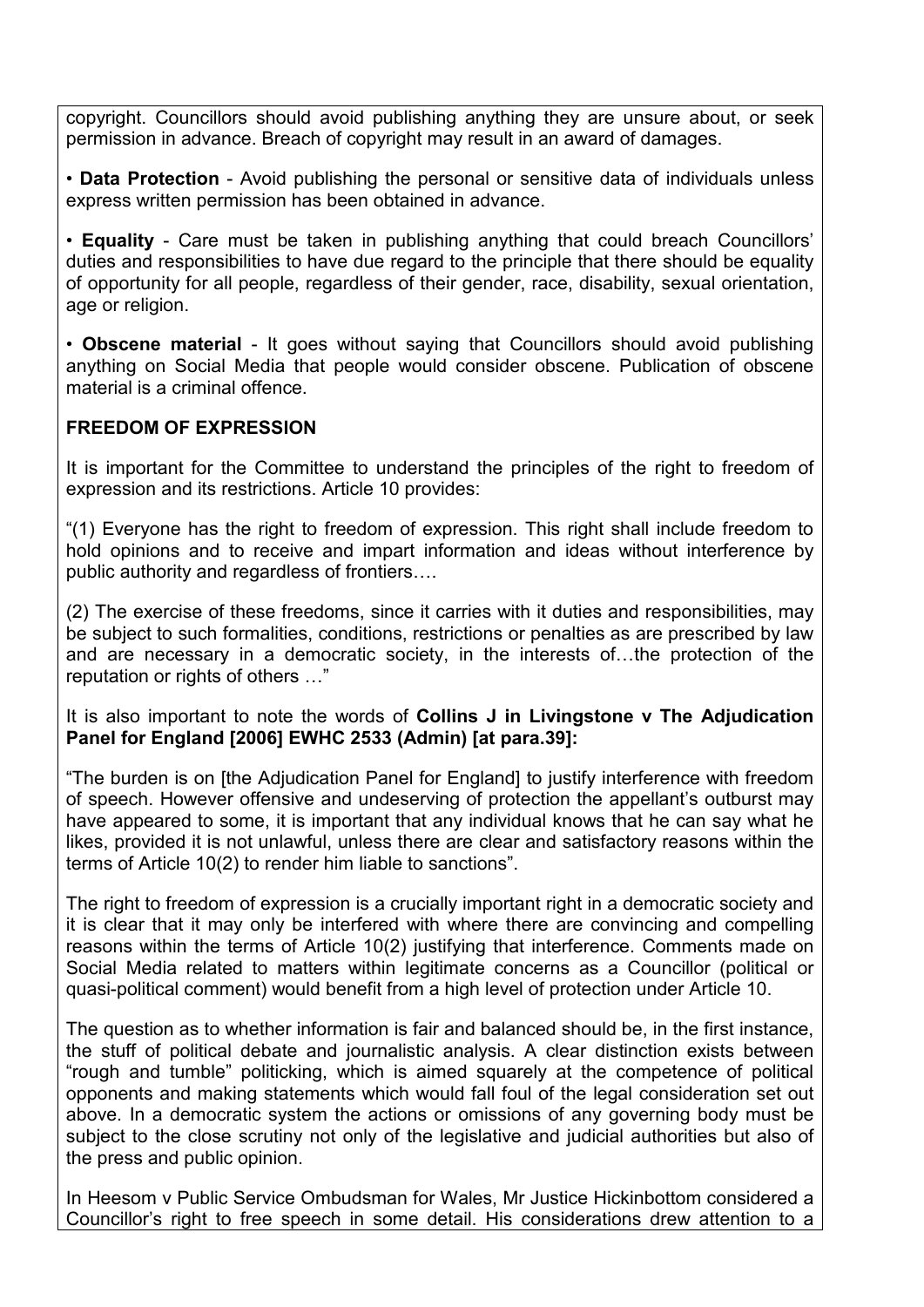number of earlier cases in which the following propositions could be derived:

• While freedom of expression is important for everyone, it is especially so for an elected representative of the people. They represent their electorate, draw attention to their preoccupations and defend their interests.

• The enhanced protection applies to all levels of politics, including local.

• Article 10 protects not only the substance of what is said, but also the form in which it is conveyed. Therefore, in the political context, a degree of the immoderate, offensive, shocking, disturbing, exaggerated, provocative, polemical, colourful, emotive, non-rational and aggressive, that would not be acceptable outside that context, is tolerated.

• Whilst, in a political context, Article 10 protects the right to make incorrect but honestly made statements, it does not protect statements which the publisher knows to be false.

• The protection goes to "political expression"; but that is a broad concept in this context. It is not limited to expressions of or critiques of political views, but rather extends to all matters of public administration and public concern including comments about the adequacy or inadequacy of performance of public duties by others.

• Past cases draw a distinction between facts on the one hand, and comment on matters of public interest involving value judgment on the other. As the latter is unsusceptible of proof, comments in the political context amounting to value judgments are tolerated even if untrue, so long as they have some  $-$  any  $-$  factual basis. What amounts to a value judgment as opposed to fact will be generously construed in favour of the former; and, even where something expressed is not a value judgment but a statement of fact (e.g. that a council has not consulted on a project), that will be tolerated if what is expressed is said in good faith and there is some reasonable (even if incorrect) factual basis for saying it, "reasonableness" here taking account of the political context in which the thing was said

• As Article 10(2) expressly recognises, the right to freedom of speech brings with it duties and responsibilities however, any restriction must respond a "pressing social need".

There have been other cases in which the courts have given consideration to freedom of expression, the public interest in such a freedom, and on the other side of the balance, the public interest in proper standards of conduct by elected members. The Article 10 balancing process is highly fact sensitive and while decisions will provide valuable guidance on the general approach, the courts have stressed that it is important to keep in mind the particular facts in any one case. What is essential is who comments are directed to, who is involved in the debate and if the recipient is not part of the political environment, the impact of the comments on them. In addition, it is possible to justify interference with the right to freedom of expression if the intention or impact results in civil or criminal activity, such as defamation, inciting public disorder, or breach of equality duties.

#### **OTHER IMPLICATIONS**

Consideration has been given to the implications of the proposed decision in respect of the following and any significant issues are set out below.

Crime and Disorder/Equality and Diversity/Health Inequalities/Area or Ward affected/Consultation/Public Engagement.

Wards Affected: All